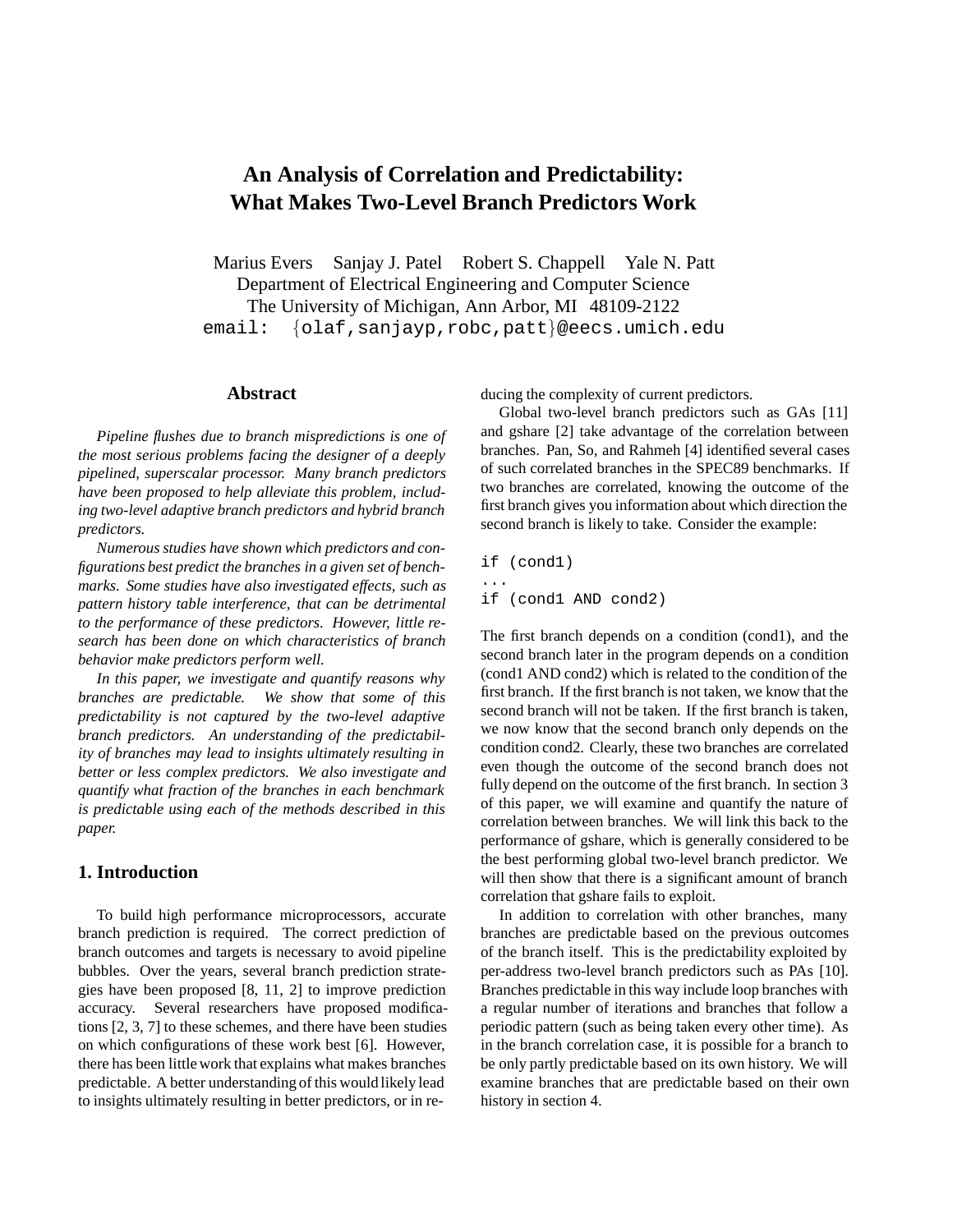Since the best performing branch predictors today are hybrid predictors containing both global and per-address components, we categorize branches in section 5 based on whether they are more predictable using global branch correlation or per-address based methods. We also identify the set of branches where neither global correlation based nor per-address based methods do better than statically predicting the predominant direction of the branch.

In this study, we build on existing work on branch correlation. We try to identify why predictors work well, and identify some areas where the current predictors are not uncovering the predictability that exists.

# **2. Previous work**

# **2.1. Branch prediction mechanisms**

To improve prediction accuracy, various branch prediction strategies have been studied. Smith [8] proposed a branch prediction scheme that uses a table of 2-bit saturating up-down counters to keep track of the direction a branch is more likely to take. Each branch is mapped via its address to a counter. The branch is predicted taken if the most significant bit of the associated counter is set; otherwise, it is predicted not-taken. These counters are updated based on the branch outcomes. When a branch is taken, the 2-bit value of the associated saturating counter is incremented by one; otherwise, the value is decremented by one.

By keeping more history information, a higher level of branch prediction accuracy can be attained [10, 11]. Yeh and Patt proposed the Two-Level Branch Predictor which uses two levels of history to make branch predictions. The first-level history records the outcomes of the most recently executed branches and the second-level history keeps track of the more likely direction of a branch when a particular pattern is encountered in the first level history. The Two-Level Branch Predictor uses one or more <sup>k</sup>-bit shift registers, called branch history registers, to record the branch outcomes of the most recent  $k$  branches. If there is one history register per branch, the predictor is called a per-address (PAs) predictor. If there is one history register to record the outcomes of all branches, it is called a global (GAs) predictor. The two-level predictor uses one or more arrays of 2-bit saturating up-down counters, called Pattern History Tables, to keep track of the more-likely direction for branches. The lower bits of the branch address is used to select the appropriate Pattern History Table(PHT) and the contents of the branch history register select the appropriate 2-bit counter to use within that PHT.

Several variations of the Two-Level Branch Predictor have been proposed. McFarling [2] introduced gshare, a variation of the global-history Two-Level Branch Predictor that XORs the global branch history with the branch address

to index into the PHT. This leads to better utilization of the PHT. Nair [3] proposed using a path history instead of a pattern history to index into the PHT. This has the advantage of being able to represent the path, albeit imperfectly. It has the disadvantage that information from fewer branches can be captured in the history.

To further improve prediction accuracy, hybrid branch predictors have recently been proposed [2]. A hybridbranch predictor is composed of two or more predictors and a mechanism to select among them. A hybrid branch predictor can exploit the different strengths of its component predictors, enabling it to achieve a prediction accuracy greater than that achieved by any of its components alone.

### **2.2. Studies on effects seen in branch predictors**

There have also been some studies on the behavior of branches and branch predictors. Pan et al. [4] identified several cases of branches being correlated in the source code of the SPEC89 benchmarks.

Chang et al. [1] classified branches based on their taken rates. They proposed a predictor using a static predictor for the strongly biased branches, and a dynamic hybrid predictor for the weakly biased branches.

Sechrest et al. [5] studied the role of adaptivity in twolevel branch predictors and determined that, for per-address predictors with short histories, having statically determined values in the PHT performed on par with the adaptive scheme using 2-bit counters.

Talcott et al. [9] and Young et al. [12] studied and classified the effects of pattern history table interference, and showed that it negatively affected the performance of 2-level branch predictors. These two papers used interference-free predictors to aid in the understanding of the potential of 2 level predictors. An interference-free predictor has one PHT for each branch and is therefore prohibitivelylarge, but does not suffer from the negative effects of PHT interference.

Young et al. [12] also showed the advantage of path histories over pattern histories for static branch prediction. Furthermore, they investigated the importance of adaptivity in the PHTs of global 2-level predictors and found that, in some cases, a statically determined PHT, when using the same profiling and testing set, would outperform a PHT using 2-bit counters.

# **3. Branch correlation**

Global two-level branch predictors such as GAs and gshare take advantage of correlation between branches. In this section, we identify several classes of correlation, describe how correlation is detected, and present results quantifying the amount of branch correlation in the SPECint95 benchmarks.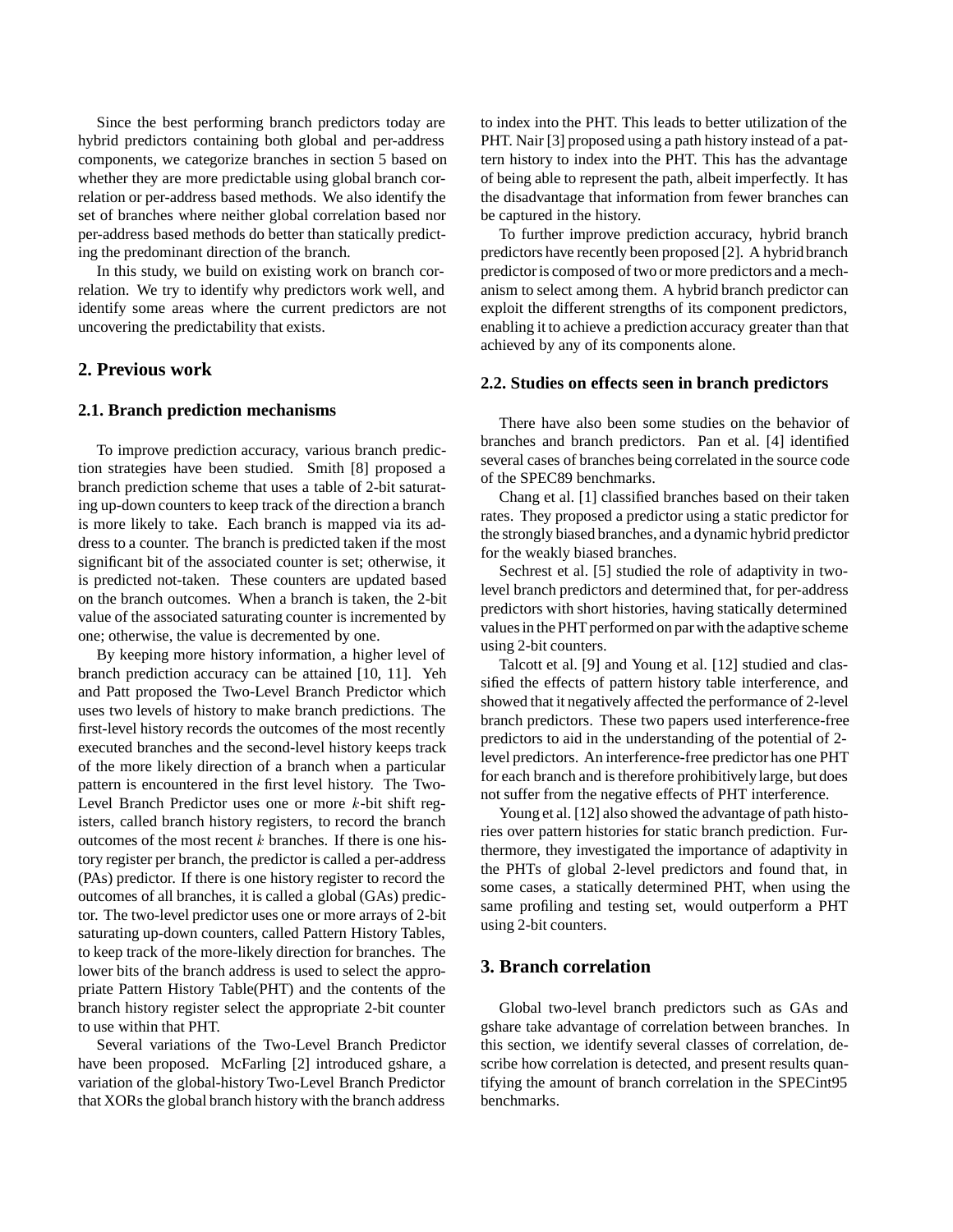### **3.1. The general case**

There are two reasons for the directions of two branches to be correlated. One is that the conditions of the two branches are based (fully or partly) on the same or related information. An example of this is shown in figure 1a. The other reason is that information affecting the outcome of the second branch is generated based on the outcome of the first branch. An example of this is shown in figure 1b. Since the outcome of the second branch is correlated to the direction of the first branch, we will refer to these two kinds of correlation as direction correlation.

| branch $Y$ : if (cond1)                                                                          | branch Y: if $(cond1)$ a = 2; |  |  |
|--------------------------------------------------------------------------------------------------|-------------------------------|--|--|
| branch X: if (cond1 AND cond2) $\begin{vmatrix}  \\ \text{branch X: if } (a == 0) \end{vmatrix}$ |                               |  |  |
| (a)                                                                                              | (b)                           |  |  |
| branch $Y$ : if (cond1)                                                                          |                               |  |  |
| branch $Z$ : if (cond2)                                                                          |                               |  |  |
|                                                                                                  |                               |  |  |

branch X: if (cond1 AND cond2)

**(c)**

...

### **Figure 1. Correlation examples**

In both of these examples, the later branch (branch  $X$ ) is the one that we are trying to predict. In the rest of this paper, we will refer to this as the current branch. We will refer to the preceding branches (branch Y and Z) whose outcome is correlated with the current branch as the correlated branches. In this study, we will only look for correlated branches within a history of the last <sup>n</sup> branches leading up to the current branch, where  $n$  is in the range 8-32 depending on the experiment.

> branch Y: if (NOT(cond1)) ... branch Z: else if (NOT(cond2)) ... branch V: else if (cond3) ...

branch X: if (cond1 AND cond2)

## **Figure 2. Example of in-path correlation**

In addition to the direction of the correlated branch, just knowing whether we arrived at that branch on the path leading up to the current branch will give us some information about the outcome of branches preceding the correlated branch. This is illustrated by figure 2. In this case, if we get to branch V, we know that the first two conditions were false, so cond1 and cond2 are both TRUE. Note that the direction of branch V is not related to the condition of branch X, but from knowing that branch V was on the path to branch X we know that the condition of branch X will be satisfied. If a branch is one of the last  $n$  branches leading up to the current branch, we will say that it was in the path to the current branch. We will refer to the correlation between a branch being in the path and the outcome of the current branch as  $in-path$  correlation. In-path correlation is exploited more directly in path based global predictors than in pattern based predictors. If the current branch is at the beginning of a subroutine, its outcome may depend on where the subroutine was called from. In-path correlation would also account for this effect.

In many cases, the correlation between one pair of branches, such as the pairs shown in figure 1a and 1b, is not strong enough to guarantee the direction of the second branch. Sometimes the correlation is strong only if the correlated branch is taken (or not taken); if the correlated branch is not taken, the correlation is not strong enough to guarantee the direction of the second branch. In these cases, we need to look at the correlation between several branches and the current branch. In the example shown in figure 1c, branch X will be taken if both Y and Z are taken. It will not be taken if either Y or Z is not taken. We do not know whether X will be taken if neither Y nor Z is in the path. Later in this section, we investigate how the predictability of branches increases as a function of the number of correlated branches that are used to determine the prediction.

### **3.2. Accounting for loop behavior**

The discussion in section 3.1 examined the nature of correlation between branches with the assumption that the address of a branch is sufficient to distinguish branches for correlation purposes. However, in tight loops, several iterations can sometimes fit in the history of  $n$  branches we are examining, so we must distinguish between multiple instances of the same branch.

There are two straightforward methods to distinguish between multiple instances of a previous branch. For each of these, the branch will be identified by its address along with a "tag" that represents a particular dynamic instance of that static branch.

One of these methods is to number the instances of a branch starting at the current branch. So, if branch A appears in the history 3 times, the most recent occurrence would be  $A_0$ , the second most recent would be  $A_1$  and the oldest would be  $A_2$ . However, with this method there is no way to clearly identify branch A from a specific iteration of a loop if it does not appear in every iteration.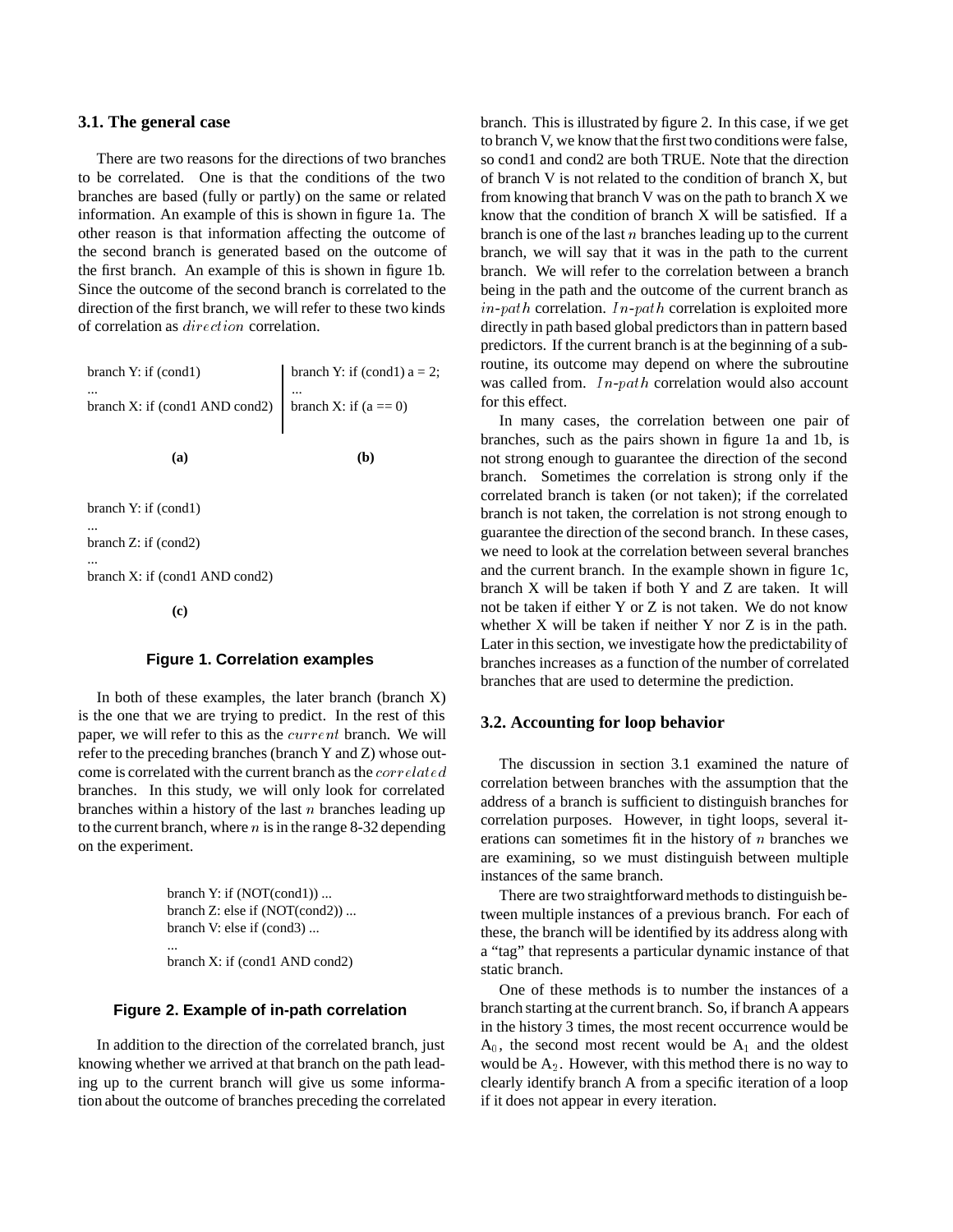The other method is to number the instance of a branch by how many backwards branches have occurred between it and the current branch. This enables us to clearly identify the instance of the branch from a certain number of iterations ago. However, with this method you can not easily identify branches from before the current loop. A branch before the beginning of the loop will be tagged differently depending on how many iterations of the loop have passed.

Each of these methods of identifying the instance of a branch have different limitations. Therefore, we tagged all branches using both methods. We considered branches tagged using the two different methods as distinct instances when investigating correlation with the current branch.

### **3.3. Correlation in two-level branch predictors**

Of the branches in the path leading up to the current branch, there will be some that are correlated and some that are not. Ideally, we want to build a history including the outcomes of the branches that are correlated, but excluding the outcomes of branches that are not correlated.

Global two-level branch predictors, such as the gshare predictor shown in figure 3, are able to exploit correlation by basing the prediction on the outcomes of all the recently executed branches. The most recent branch outcomes are recorded in the first level of history, and the second level of history records the most likely outcome when a particular pattern in the first level history is encountered.



**Figure 3. Diagram of a gshare predictor**

For each of the branches in the history, if that branch is taken, it will generate a different pattern than if that branch is not taken. These patterns will then use different entries in the second level history table allowing better predictions to be made.

However, not all of the outcomes in the branch history register contain information that is useful for prediction. That is, some of the branches that are recorded in the history are not correlated to the current branch. Different outcomes of these branches will still cause different patterns to be used, but with no beneficial effect on prediction accuracy. However, the added noise, resulting in more interference and longer training times, may have a negative effect.

### **3.4. Correlation using a selective history**

To investigate how many of the entries in the history are really needed, we defined a hypothetical predictor. This predictor works in a manner similar to a global 2-level predictor, but only the outcomes of the 1, 2 or 3 most important branches, tagged as described in section 3.2, are included in the history. For this selective history, we used an oracle mechanism to choose the set of 1, 2 or 3 most important branches to include in the history for each branch.

The outcome of each of these branches is recorded in the history as taken, not taken or not in the path of  $n$  branches leading up to the current branch. The "not in path" outcome was required in this hypothetical predictor as we are looking at 1, 2 or 3 particular branches, and not all of these appear in the recent path all the time.

The history with 1 branch can have 3 possible patterns (taken, not taken or not exist), the history with 2 branches can have  $3<sup>2</sup>$  patterns, and the history with 3 branches can have  $3<sup>3</sup>$  patterns. Predicting using these history patterns is then done identically to predicting in a global 2-level predictor. The pattern is used to select a counter in the second level table. The upper bit of this counter provides the prediction, and the counter is updated with the outcome of the branch.

#### **3.5. Simulation environment**

We simulated the SPECint95 benchmarks to completion using a trace-driven branch prediction simulator. Table 1 lists the 8 SPECint95 benchmarks, the data sets we used, and how many dynamic conditional branches were in each run.

| Benchmark | Input                    | # of Branches |  |
|-----------|--------------------------|---------------|--|
| compress  | test.in $^2$             | 10661855      |  |
| gcc       | jump.i                   | 25903086      |  |
| $g_{0}$   | 2stone9.in <sup>2</sup>  | 17925171      |  |
| ijpeg     | specmun.ppm <sup>2</sup> | 20441307      |  |
| m88ksim   | dcrand.train.big         | 16719523      |  |
| perl      | scrabbl. $pl2$           | 10570887      |  |
| vortex    | vortex.in                | 33853896      |  |
| xlisp     | train.lsp                | 26422387      |  |

**Table 1. Summary of the SPECint95 benchmarks along with the input data sets**

 $1$  This could be fixed by only counting the number of backwards branches that branched past the branch in question, but due to subroutine calls, this is difficult to determine

<sup>&</sup>lt;sup>2</sup> Abbreviated version of the SPECint input set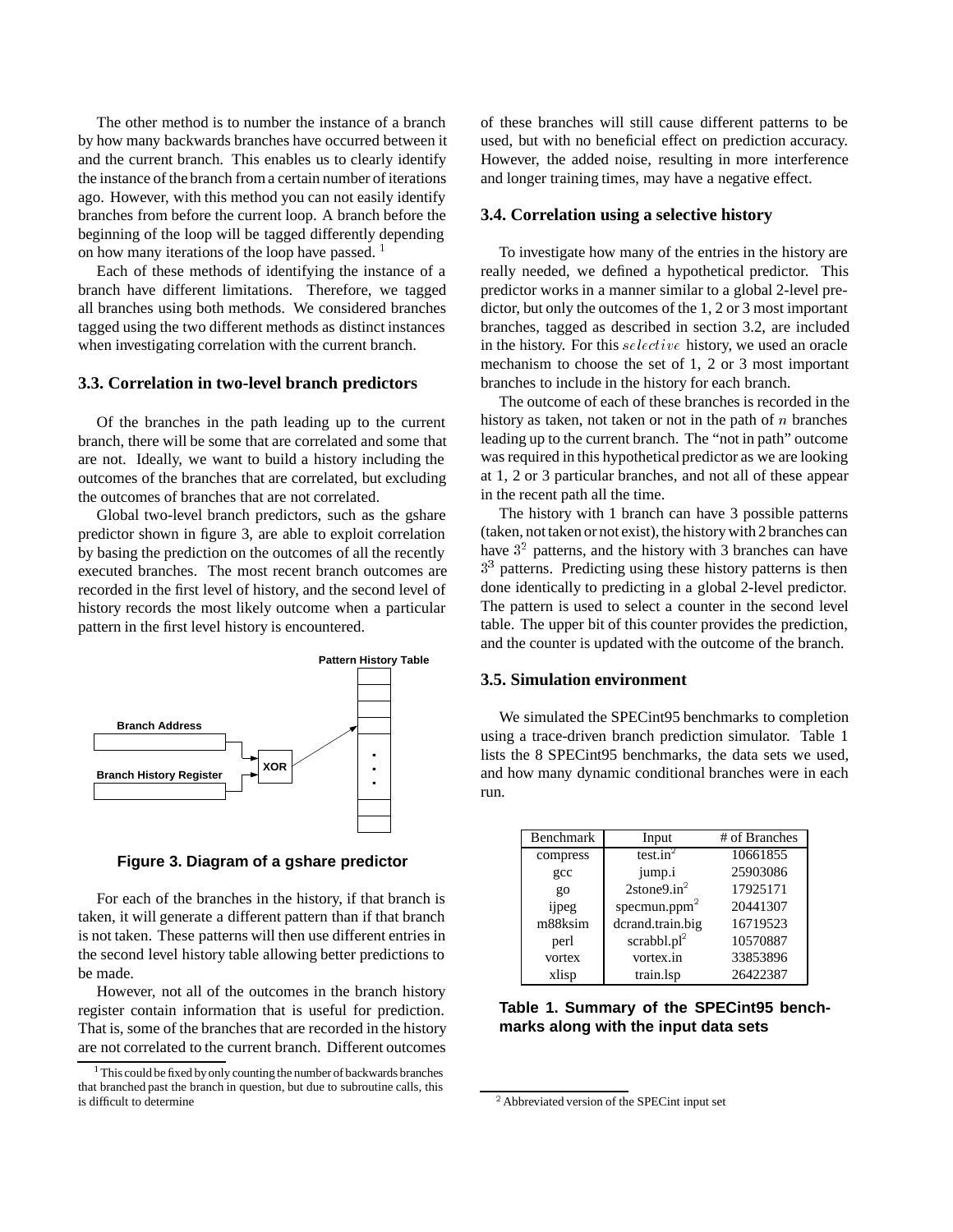### **3.6. Experimental results**

In this section, we examine the prediction accuracy using a selective historyof one, two, or three branches as described in section 3.4. We show that only a few branches need to be recorded in the history in order to achieve prediction accuracy comparable to gshare, as long as the most important branches are recorded. We are examining 16 prior branches in all experiments unless otherwise noted.

We also examine the distance to the correlated branches that are most important to record in the history. Finally, we demonstrate that there is a significant amount of correlation that gshare, which is generally considered the best correlation based two-level predictor, does not capture.

### **3.6.1 Correlation with multiple branches**

Some branches are strongly correlated with one previous branch, so only information about that branch is needed to predict the current branch. For other branches, we need to capture the correlation with several prior branches to make an accurate prediction. Figure 4 shows the prediction accuracy for each benchmark using a selective history of only the 1, 2 or 3 most important branches. This is compared to the prediction accuracy of an interference-free gshare predictor using a 16 branch history. The accuracy of a regular gshare predictor is shown for reference.



**Figure 4. Selective history vs. gshare and interference-free gshare**

Most of the benchmarks have the same trend. Even with a selective history containing only one branch, meaning that only correlation with that one branch could be exploited, the prediction accuracy is at a respectable level. When using a selective history of 3 branches, the prediction accuracy is close to the accuracy of an interference-free gshare for most of the benchmarks. This is an important point. The interference-free gshare predictor is using the outcomes of all of the 16 most recent branches to make its prediction. However, this does not result in much better prediction accuracy. Using all 16 outcomes when only a few are needed introduces undesired noise. This noise impacts a gshare predictor in two ways. One is added interference (obviously not a factor in the interference-free gshare). The other is increased training time.

The obvious conclusion that can be drawn from this experiment is that the outcomes of only a very small number of previous branches is needed to make an accurate prediction, as long as the most important branches can be identified.

#### **3.6.2 Distance to correlated branches**

We showed in the previous section that only a small selective history is needed to make an accurate prediction. In that experiment, the 16 most recent branches were considered in forming the selective history. In this experiment, we examine how far back the important branches are by considering the  $n$  most recent branches, where  $n$  is varied from 8 to 32. We will refer to  $n$  as the history length. Clearly, the closer the most important branches are to the current branch, the easier it would be to exploit the correlation in a predictor implementation. Figure 5 shows the prediction accuracy using a selective history of 3 branches for history lengths going from 8 to 32 branches in intervals of 4.

The figure shows that examining a history of fewer than 12 branches is limiting. There is a slow but steady growth



**Figure 5. Accuracy as a function of history length using a 3-branch selective history**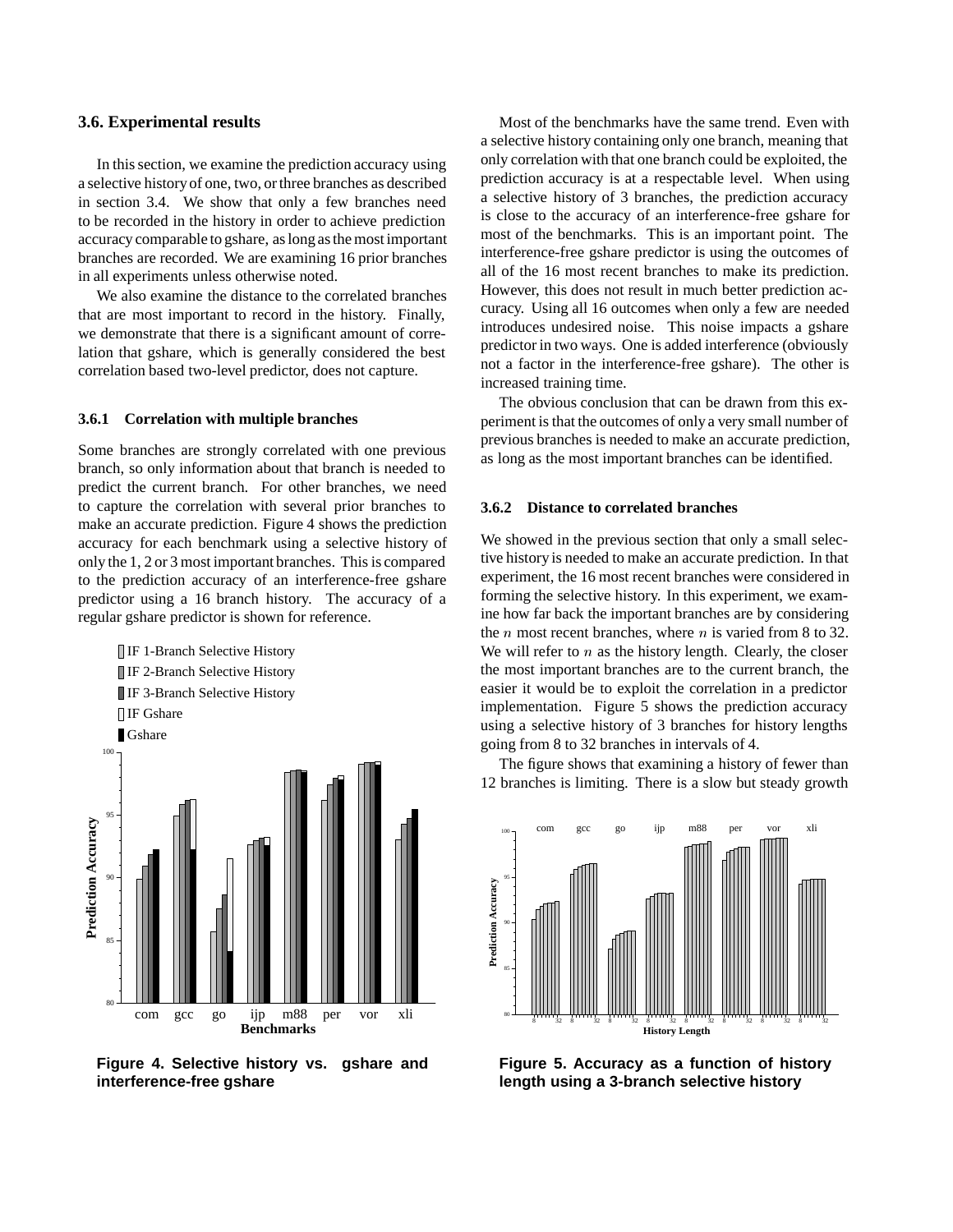from 12 up to a history length of 20, but little gain in looking farther back. This indicates that the most correlated branches are close together. The increase in prediction accuracy when going from 12 to 20 entries in the history is approximately 0.5% for compress, gcc and go, and there is almost no increase for m88ksim, vortex and xlisp. However, the improvement in just going from a history length of 12 to 13 for a gshare predictor would be more than this. This is consistent with the notion that the main effect of increasing the history length in a gshare predictor is to reduce interference.

#### **3.6.3 Correlation not exploited by gshare**

The predictor using a 1-branch selective history was less accurate than gshare for half of the benchmarks. However, this predictor uses only a single-branch selective history and still outperforms gshare for two benchmarks and equals gshare for the remaining two. Although gshare has the potential to utilize correlation with 16 branches, it appears from this result that sometimes it fails to capture the correlation with the one branch used in the selective history.

To quantify the inability of gshare to utilize this correlation, we created a hypothetical predictor. This predictor uses the 1-branch selective history predictor for branches where it achieves a higher accuracy than gshare. Otherwise, gshare is used. If gshare could consistently exploit the correlation with the one branch used in the selective history, the accuracy of this hypothetical predictor should be the same as the accuracy of gshare.

As shown in table 2, the prediction accuracy of this hypothetical predictor, shown as "gshare w/ Corr" was approximately 4% higher than that of gshare for gcc and go and on average 0.23% higher for the other benchmarks. This shows that gshare is not always able to exploit even the one strongest correlation for each branch.

We also performed the same experiment with a similar

| Benchmark | gshare | gshare<br>w/ Corr | IF gshare | IF gshare<br>w/Corr |
|-----------|--------|-------------------|-----------|---------------------|
| compress  | 92.16  | 92.40             | 92.25     | 92.41               |
| gcc       | 92.27  | 95.95             | 96.23     | 96.73               |
| go        | 84.11  | 88.54             | 91.53     | 92.14               |
| ijpeg     | 92.56  | 93.12             | 93.22     | 93.31               |
| m88ksim   | 98.44  | 98.58             | 98.51     | 98.59               |
| perl      | 97.84  | 98.29             | 98.18     | 98.34               |
| vortex    | 98.98  | 99.29             | 99.28     | 99.32               |
| xlisp     | 95.37  | 95.52             | 95.47     | 95.52               |

**Table 2. Accuracy of gshare w/ and w/o additional correlation**

hypothetical predictor using an interference-free gshare. As shown in table 2, the prediction accuracy of this hypothetical predictor was 0.5-0.6% higher than that of interference-free gshare for gcc and go (representing 13% of the mispredictions for gcc and 7% of the mispredictions for go) and on average 0.1% higher for the other benchmarks. This indicates that although interference limits the ability of gshare to exploit available correlation, other factors such as increased training time are also keeping gshare from fully exploiting even the one strongest correlation for each branch.

# **4. Per-address predictability**

This section discusses branches that are predictable based on the recent outcomes of the branch itself.

# **4.1. Classes of per-address predictability**

We identified three classes of per-address based predictability: loop-type branches, branches having repeating patterns, and branches having non-repeating patterns.

For each of these three classes, we used a predictor based on the premise of that class. It follows that any branch having behavior indicative of one of these classes will be very well predicted by the predictor for that class. Therefore, it is reasonable to use the prediction accuracies of these predictors to classify branches. We consider a branch as belonging to the class for which the prediction accuracy was the highest. The specific predictors for the classes are described in the sections below.

However, there are some branches that are either very strongly biased or do not exhibit the characteristics of any of these classes. For these branches, using the predictors based on the premises of these classes does no better than predicting a single direction throughout the program, where that direction is the direction taken most often by the branch during the run. This is the best one can achieve with a static predictor, hence we refer to it as the "ideal" static predictor. Branches for which the ideal static predictor is best are not considered to belong to any of the classes. It is not necessarily true that these branches can not be predicted better by a different dynamic predictor. However, they can not be predicted better using the methods described here.

#### **4.1.1 Branches having loop-type behavior**

The *loop-type* class contains "for-type" and "while-type" branches. For-type branches are taken  $n$  times followed by not-taken once. While-type branches are not-taken  $n$  times followed by taken once.  $n$  is expected to stay the same or change infrequently.

We designed a predictor that captures this loop-type behavior. It makes *n* predictions in a row of one direction,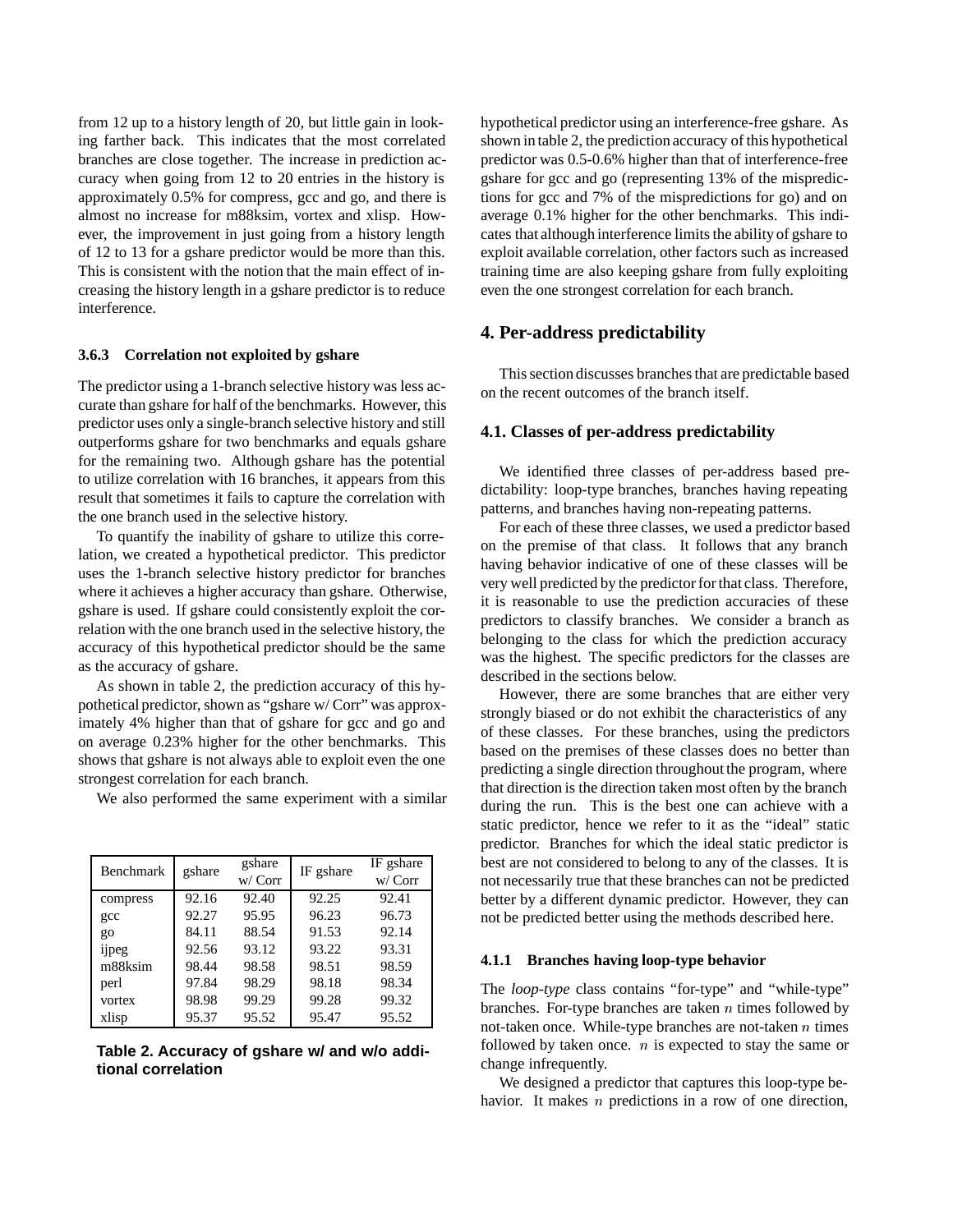then a single prediction of the opposite direction. The value of  $n$  is determined from the previous number of consecutive same-direction outcomes. Since the for-type and whiletype branches only differ in the directions predicted, the predictor maintains a direction bit to differentiate between the two. The counts of  $n$  are kept in a perfect BTB to prevent interference from affecting our classification. For these experiments, we assumed  $n < 256$ .

### **4.1.2 Branches having repeating patterns**

The *repeating pattern* class consists of branches that follow a repeating pattern of outcomes, but are more general than loop branches. We group this class of branches into two subsets. The first subset, "fixed-length patterns", contains branches repeating any arbitrary pattern of outcomes of length  $k$ . The second subset, "block patterns", contains branches that are taken  $n$  times, then not-taken  $m$  times, then taken  $n$  times, and so on.

To capture the fixed-length pattern subset, we constructed a set of predictors. Since a fixed length pattern of length <sup>k</sup> repeats every  $k$  branches, then each branch should have the same outcome as  $k$  times ago. A predictor based on capturing this type of behavior need only predict the same direction as the branch took  $k$  times ago. We simulated 32 different variations of this predictor that each predicts using a different value of <sup>k</sup> between 1 and 32. For each branch, the best prediction accuracy of these 32 predictors was used as the fixed-length prediction accuracy.

The predictor for the block pattern subset was implemented similarly to the loop predictor in the previous section. It predicts that, after the <sup>n</sup>th consecutive taken branch, the branch will be not-taken the same number of times  $(m)$ as before the first of these taken branches. Similarly, after the <sup>m</sup>th consecutive not-taken branch, the prediction is that the branch will be taken the same number of times  $(n)$  as before the first of these not-taken branches. For these experiments, we assumed  $n < 256$ ,  $m < 256$ , and stored the counts in a perfect BTB.

When comparing against the other classes, we used the higher accuracy of the subset predictors.

### **4.1.3 Branches having non-repeating patterns**

The *non-repeating pattern* class consists of branches that do not have a repeating pattern, but are still predictable based on their previous outcomes. These are branches with outcomes that can be predicted based on specific previous outcomes in the history. Many data dependent branches fall into this category, as the input to a program commonly has some pattern to it. PAs is a predictor that works on this premise. To prevent interference from affecting our classification, we used an interference-free PAs predictor with a very large BTB as a predictor for this class.



**Figure 6. Fraction of branches each peraddress class was dominant weighted by the dynamic execution frequencies of the branches**

#### **4.2. Experimental results**

### **4.2.1 Distribution of per-address predictability classes**

In figure 6, we show how branches fall into each class of per-address predictability. We also show the set of branches where the accuracy of an ideal static predictor is greater than or equal to the predictability of any of the classes.

Figure 6 shows that about half of the branches, those at least equally well predicted using an ideal static predictor, were not classified as belonging to any of the specific classes of per-address predictability. 88% of these branches are more than 99% biased, while the rest are simply not predictable using any of the per-address based methods described in this paper.

Approximately a third of the branches were classified as having non-repeating patterns, meaning that a 2-level per address predictor is needed to predict them. Most of the remaining branches, about a sixth, were classified as looptype. Repeating patterns that were not captured in the two loop-type categories were infrequent.

### **4.2.2 Unexploited per-address predictability in PAs**

We showed in the previous experiment that loop-type branches accounted for almost one sixth of the branches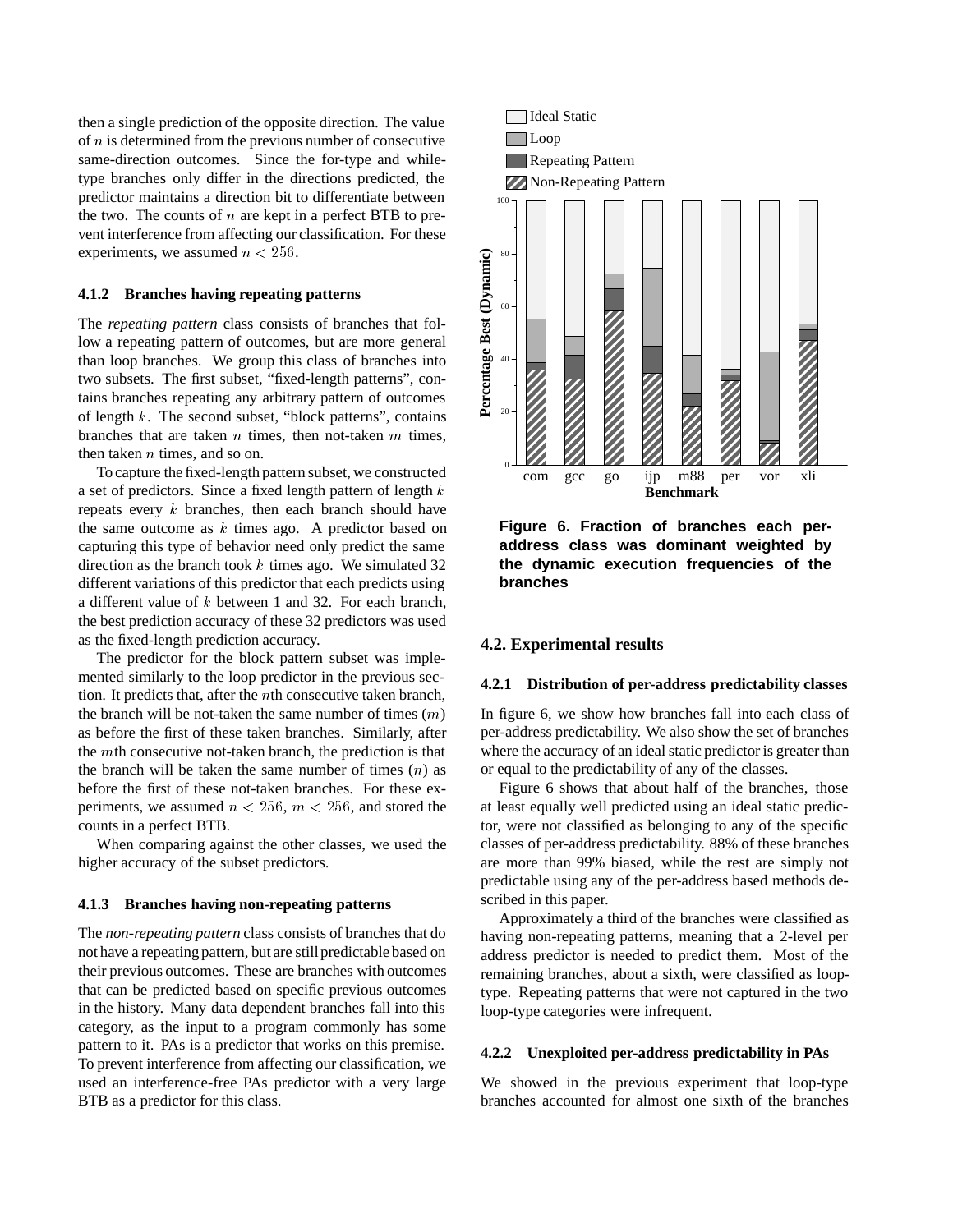in the SPECint95 benchmarks. These branches are predicted better by a loop predictor than PAs, but the previous experiment does not show how much better.

To examine whether the behavior of these loop-type branches is captured sufficiently well by PAs, we created a hypothetical predictor. This hypothetical predictor uses the loop predictor described earlier for all branches in the loop class, and PAs for all other branches.

As shown in table 3, the prediction accuracy of this hypothetical predictor, shown as "PAs w/ Loop", was 0.8 and 1.4% higher than that of PAs for gcc and go respectively and 0.1-0.6% higher for the other benchmarks. This shows that PAs is not necessarily the best choice for all per-address predictable branches.

| <b>Benchmark</b> | PAs   | PA <sub>S</sub> | <b>IF PAs</b> | <b>IF PAs</b> |
|------------------|-------|-----------------|---------------|---------------|
|                  |       | w/Loop          |               | w/Loop        |
| compress         | 93.46 | 93.49           | 94.41         | 94.42         |
| gcc              | 92.08 | 92.91           | 91.86         | 93.20         |
| go               | 82.16 | 83.53           | 84.81         | 85.84         |
| ijpeg            | 94.87 | 95.50           | 95.86         | 96.28         |
| m88ksim          | 98.58 | 99.14           | 99.09         | 99.35         |
| perl             | 96.83 | 96.96           | 97.79         | 97.87         |
| vortex           | 98.86 | 99.14           | 99.03         | 99.23         |
| xlisp            | 95.46 | 95.54           | 96.70         | 96.73         |

**Table 3. Prediction accuracy of PAs w/ and w/o loop enhancement**

We also performed the same experiment with a similar hypothetical predictor using an interference-free PAs. As shown in table 2, the predictionaccuracy of this hypothetical predictor was 0.3 and 1.0% higher than that of interferencefree gshare for gcc and go respectively (representing 4% of the mispredictions for gcc and 7% of the mispredictions for go) and on average 0.2% higher for the other benchmarks. Although interference limits the ability of PAs to predict loops, an interference free PAs willstill not be able to predict the exits of loops longer than its history length.

# **5. Branch correlation vs. per-address predictability**

We have examined the behavior of branches both in terms of branch correlation based and per-address based predictability. However, the highest performance is achieved by hybrid predictors, typically consisting of a global component and a per-address component. To better understand the cooperation between the component predictors that takes place in a hybrid, we wouldlike to know the individualbenefits of both global and per-address predictors in that context.

In this section, we examine this both using the classes of global and per-address predictability defined earlier, and using PAs and gshare.

# **5.1. Global / per-address distribution**

We have examined branch correlation (section 3) and classes of per-address based predictability (section 4). In this section, we present a distribution showing how many branches fall into each of these categories, weighted by execution frequency. Once again, we do not classify branches which are predicted at least as accurately with an ideal static predictor.

Figure 7 shows the distributionof branches best predicted by gshare and PAs. The proportion of branches that were predicted at least as accurately with an ideal static predictor, 55% on average, is also shown for reference. In this case, 83% of these branches were more than 99% biased. On average, gshare was best for 29% of the branches, and PAs was best for 16% of the branches.



**Figure 7. Distribution of branches best predicted using gshare, PAs, and an ideal static predictor, weighted by execution frequency**

Figure 8 shows the distributionof branches best predicted using the branch correlation and per-address based predictors given in this paper. In this case, the branch correlation fraction included branches best predicted using interferencefree gshare or using a 3-branch selective history (see section 3.4). The per-address fraction included branches best predicted using any of the per-address based predictors de-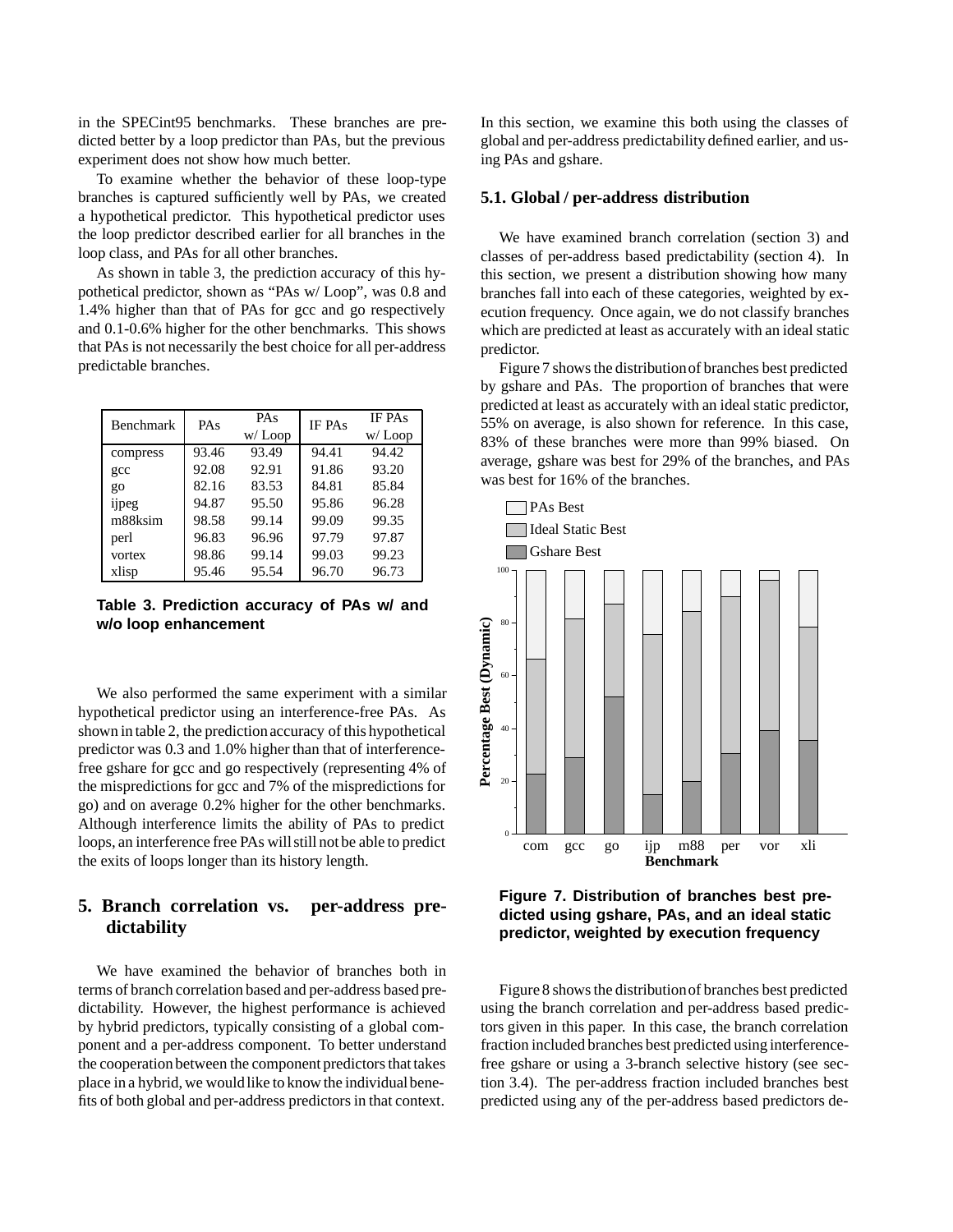

**Figure 8. Distribution of branches best predicted using global correlation, per-address based predictors, and an ideal static predictor, weighted by execution frequency**

scribed in section 4.1. The proportion of branches that were predicted at least as accurately with an ideal static predictor, 40% on average, is also shown for reference. 92% of these were more than 99% biased. 38% of the branches were best predicted using branch correlation. 22% of the branches were best predicted using per-address based predictors.

Two conclusions that can be drawn from figure 7 and 8 is that (1) there is a significant set of branches for which we can do better than PAs and gshare, and (2) there are 40% of the branches for which we are still unable to do better than an ideal static predictor. However, of these, on average 92% are more than 99% biased. For the other 8%, more research is needed to discover better dynamic predictors.

## **5.2. Individual importance of gshare and PAs**

We showed in the previous section that there is a large number of branches for which gshare is the better predictor, and a large number of branches for which PAs is better. To fully understand the importance of having both a global and a per-address predictor, we need to know how much better each predictor is for the set of branches where it is best.

Therefore, we studied the difference in prediction accuracy between gshare and PAs for all branches. For branches where the difference is small, either of the predictors could be used without a significant loss in prediction accuracy.



**Figure 9. Difference between gshare and PAs accuracy**

However, for branches where the difference is large, it is important to use the better predictor for that branch.

Figure 9 shows the distribution of the difference between the accuracy of gshare and PAs for gcc and perl. The curve for go is very similar to that of gcc, while perl is representative of the other benchmarks. For gcc, we see from the left end of the figure that for 10% of the dynamic branches, PAs is more than 7.0 percentage points better than gshare. Similarly, we see from the right end of the figure that for 10% of the dynamic branches, gshare is more than 10.4 percentage points better than PAs.

The area between the curve and the horizontal line in the "PAs Better" region indicates the amount of prediction accuracy that would be lost if gshare were the only predictor. The area between the curve and the horizontal line in the "Gshare Better" region indicates the amount of prediction accuracy that would be lost if PAs were the only predictor.

We can see from figure 9 that there is a large number of branches for which PAs is much better than gshare, and there is a large number of branches for which gshare is much better than PAs. This explains why hybrid predictors are capable of achieving much higher performance than individual predictors.

# **6. Conclusions**

In this paper, we have explained and quantified reasons why global two-level branch predictors work. We showed that only information about a very few previous branches is needed for a correlation based predictor to be accurate, and that these branches can generally be found close to the branch that is being predicted. We further showed that the gshare two-level predictor is not fully exploiting this correlation. Capturing correlation with two or three branches